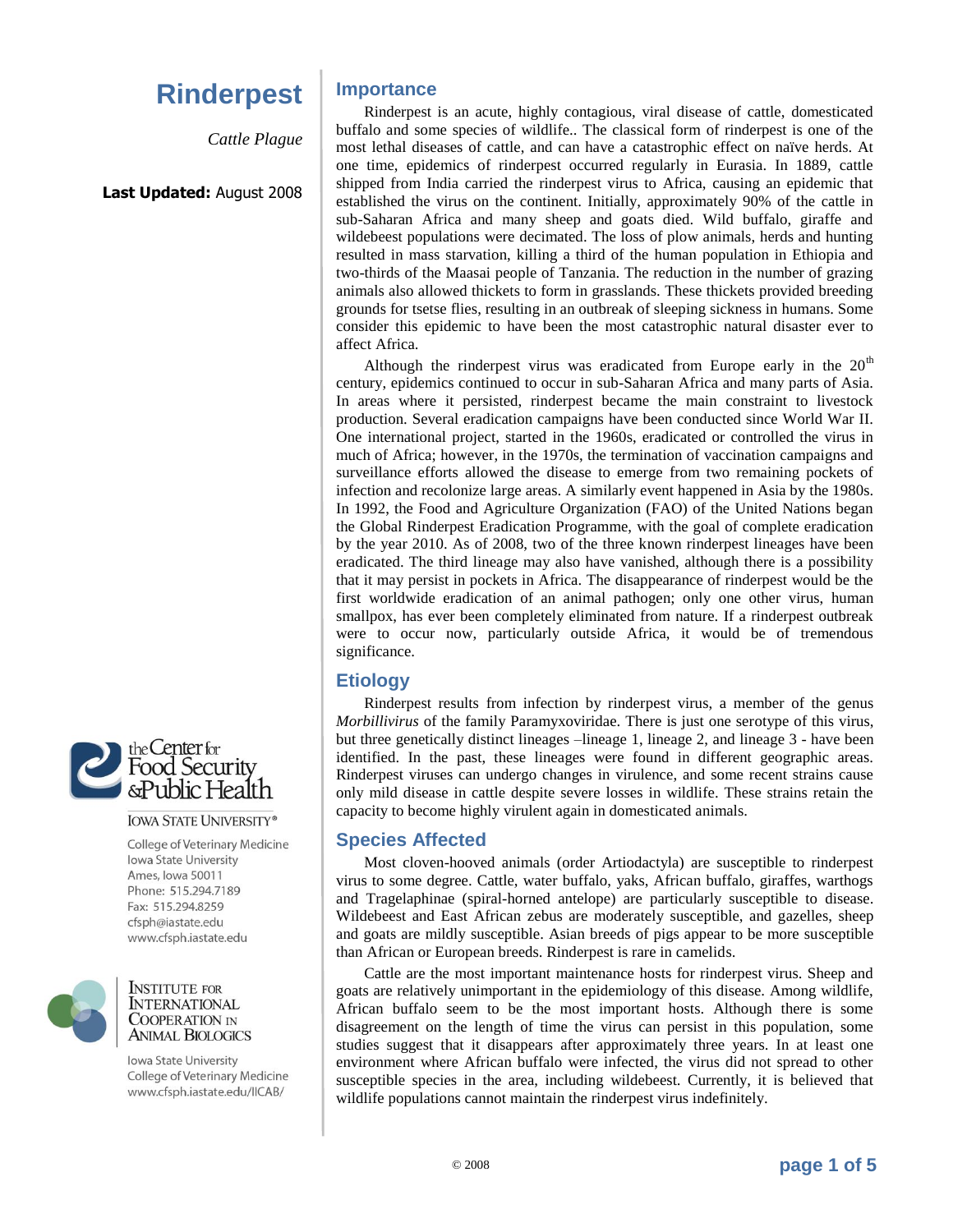# **Geographic Distribution**

Rinderpest was eradicated from Europe early in the 20<sup>th</sup> century. Lineage 1 has been reported only in Africa and the Middle East, and was last seen in 2001. Lineage 3 (the "Asian lineage") was found in Russia, Turkey, and parts of Asia and the Middle East. This lineage has not been seen since 2000. Lineage 2 was once reported from many parts of Africa, but it has been eradicated from most or all of the region. The last persistent pocket appeared to be the Somali pastoral ecosystem, which includes northern Kenya, southeastern Ethiopia and southwestern Somalia. It is possible that less virulent strains of rinderpest still exist in this area, particularly as wars in some area have disrupted surveillance and control programs; however, lineage 2 has not been reported since 2001-2002.

## **Transmission**

Transmission of rinderpest virus usually occurs through direct or close indirect contact with infected animals. Small amounts of virus can be found in nasal and ocular secretions, saliva, milk, urine and feces beginning 1 to 2 days before the onset of fever. Blood and all tissues are also infectious before the clinical signs appear. Large amounts of rinderpest virus can be found in the animal's secretions and excretions (including nasal and ocular discharges, saliva, feces, milk, semen, vaginal discharges and urine), as well as expired air, during the first week of clinical signs, but virus shedding decreases as specific antibodies develop and the animal recovers. Pigs can be infected if they ingest contaminated meat, and infected pigs can transmit the virus to cattle. Rinderpest virus can remain viable for at least a week in meat kept at 4°C (39°F). Aerosol transmission is insignificant in the epidemiology of the disease, and is typically only seen over short distances in confined spaces. However, some sources suggest that rinderpest virus may occasionally be transmitted up to 100m or more at night, when the humidity is very high. Infected animals do not become carriers; the virus maintains itself by passing from animal to animal in a large, susceptible population. Vertical transmission does not occur.

Although fomites can spread rinderpest virus, this virus is readily inactivated by sunlight and drying, and fomitemediated transmission is relatively unimportant. Rinderpest virus can remain viable on unshaded pastures for six hours or shaded pastured for 18 to 48 hours. Bare enclosures usually lose their infectivity within 48 hours and contaminated buildings within 96 hours. In Africa, transmission is thought to be facilitated by the nomadic husbandry system and the use of common watering areas. Because rinderpest virus is inactivated quickly by autolysis and putrefaction, this virus is destroyed within 24 hours in carcasses; however, freezing or chilling of the carcass in some climates could slow these processes and allow the virus to survive longer.

### **Incubation Period**

The incubation period for rinderpest ranges from 3 to 15 days; 4 to 5 days is typical. The virulence and dose of virus and the route of exposure affect the incubation period. Mild forms of the disease can have an incubation period between one and two weeks. The World Organization for Animal Health (OIE) has established a maximum incubation period of 21 days for zoosanitary measures.

## **Clinical Signs**

Rinderpest infections can vary in severity depending on the virulence of the strain and resistance of the infected animal. A peracute form, characterized primarily by high fever and sudden death, is mainly seen in young and newborn animals. In the acute (classical) form in cattle, a prodromal period of fever, depression, decreased appetite, decreased milk yield, congestion of mucous membranes, and serous ocular and nasal discharges is followed in approximately 2 to 5 days by the development of necrotic oral lesions. Necrotic epithelium can be found on the lips, tongue, gums, buccal mucosa, soft and hard palates. These lesions begin as pinpoints but enlarge rapidly to form gray plaques or a thick, yellow pseudomembrane. They slough to form shallow, nonhemorrhagic erosions. The muzzle eventually dries and develops cracks, and the animal becomes anorexic and develops mucopurulent ocular and nasal discharges. The breath is fetid. Necrotic lesions may also be found on the nares, vulva, vagina and preputial sheath. Diarrhea usually starts a few days after the onset of oral necrosis; it is typically profuse and watery at the onset, but may contain mucus, blood and shreds of epithelium in the later stages. Severe abdominal pain, thirst and tenesmus often accompany the diarrhea, and animals may die from dehydration. Dyspnea may be seen, and a maculopapular rash has been described on sparsely haired areas such as the groin and axillae. Mortality varies with the strain. Convalescence can be prolonged and may be accompanied by secondary infections. Pregnant cows often abort during this period.

In endemic areas, cattle may also develop mild subacute disease or atypical forms of rinderpest. Lineage 2 viruses can appear in cattle as mild, short-lived fever with slight congestion of the mucous membranes. Small, focal areas of raised, pale epithelial necrosis may be seen on the lower gum, and a few eroded cheek papillae can occur in some animals; these lesions are transient. A slight, serous ocular or nasal discharge may also be seen; this discharge does not usually become mucopurulent. Most animals are not noticeably depressed, and can continue to graze and behave normally. Lineage 2 infections can be difficult to recognize in cattle; however, these viruses can cause severe disease if they spread to susceptible wildlife such as Asian buffalo, giraffe, eland, and lesser kudu.

Rinderpest is usually milder in sheep and goats than cattle, and some infections are subclinical. The clinical signs may include fever and anorexia, with diarrhea in some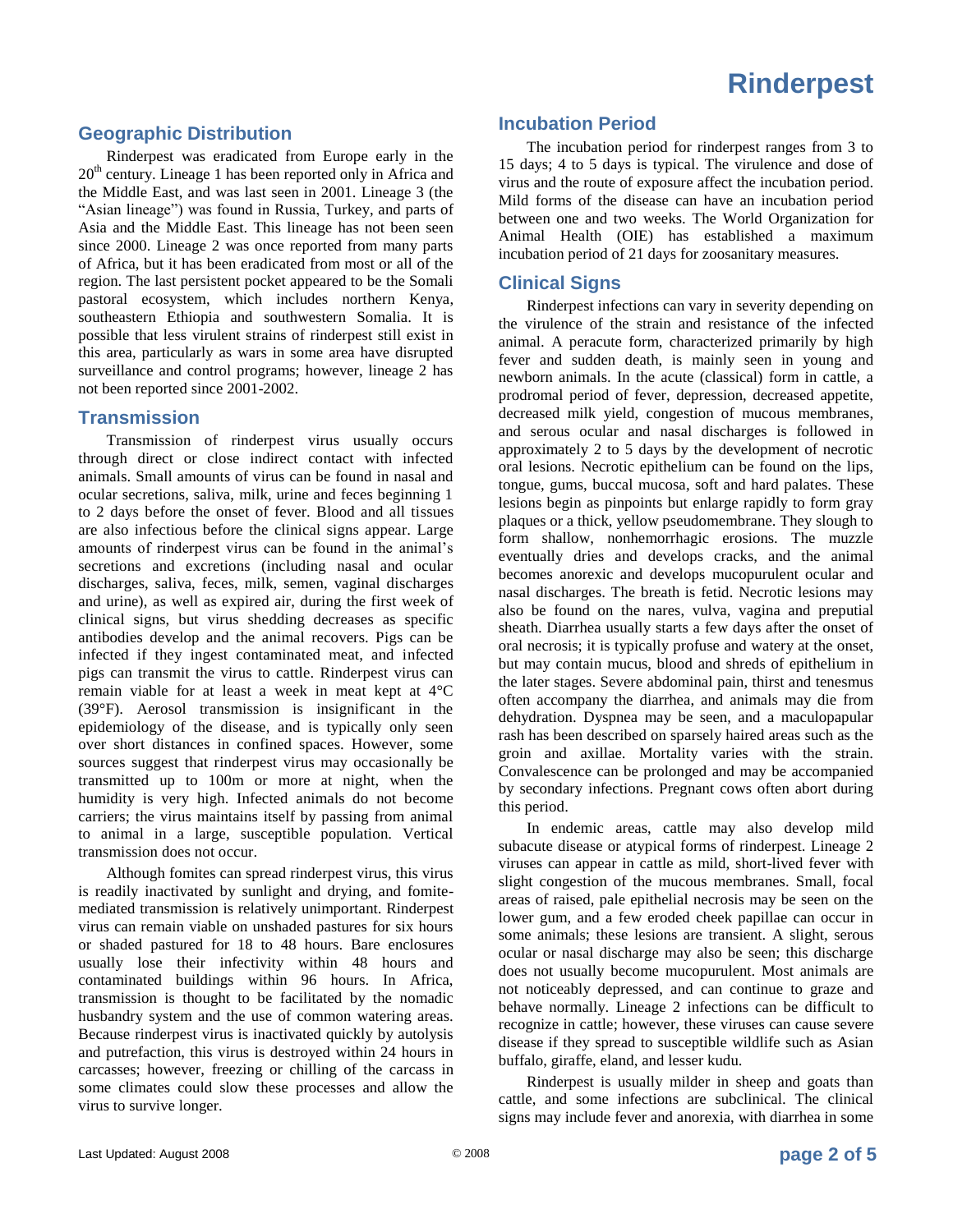# **Rinderpest**

animals. Severe cases with necrotic stomatitis, oculonasal discharge, conjunctivitis, pneumonia and diarrhea (similar to classical disease in cattle) may also be seen.

Peracute disease, with fever and sudden death, can be seen in Asiatic breeds of pigs. These animals can also have acute disease characterized by the sudden onset of fever, depression, inappetence, shivering, vomiting and epistaxis. Mucosal necrosis and erosions can develop, and diarrhea with rapid dehydration and emaciation may be seen. Some pigs may die. Subclinical infections have been reported in European pigs.

In susceptible wildlife, the clinical signs can include fever, nasal discharge, erosive stomatitis, gastroenteritis, and death; however, the symptoms can vary with the species. In buffalo, rinderpest generally resembles the disease in cattle, but lymphadenopathy, plaque-like keratinized skin lesions and keratoconjunctivitis might also be seen. Similar signs can be seen in lesser kudus, and severe keratoconjunctivitis often causes blindness, but diarrhea is uncommon in this species.

### **Post Mortem Lesions <b>Click** to view images

In the classical form of rinderpest, the carcass is often dehydrated and emaciated, and shows evidence of diarrhea and mucopurulent nasal discharges. The eyes may be sunken. Depending on the stage of the disease and strain of the virus, congestion, pinhead or larger gray necrotic foci, or extensive necrosis and erosions may be seen in the oral cavity. Necrotic areas are sharply demarcated from healthy mucosa. In some cases, the necrotic lesions extend to the soft palate, pharynx and upper esophagus. Necrotic plaques are occasionally found on the pillars of the rumen, but other areas of the rumen and reticulum are usually unaffected. Occasionally, erosions and hemorrhages may be seen in the omasum. Severe congestion, petechiation and edema may be found in the abomasum, particularly in the pyloric region. White necrotic foci may be seen in Peyer's patches; necrosis, erosions and sloughing can be seen in the adjacent areas. The small intestine is otherwise unaffected. In the large intestine, blood and blood clots may be found in the lumen, and edema, erosions and congestion may be seen in the walls, particularly in the upper colon. The ileocecal valve, cecal tonsil and crests of the longitudinal folds of the cecal, colonic and rectal mucosae can be greatly congested in animals that die acutely, and may be darkened in more chronic cases, a lesion known as 'tiger striping' or 'zebra striping'. (Tiger striping can also occur in other diarrheas, and is probably caused by tenesmus.) The lymph nodes are usually enlarged and edematous, and the spleen may be slightly larger than normal. Petechiae and ecchymoses may be found in the gall bladder, and emphysema, congestion and secondary bronchopneumonia are sometimes present in the lungs.

## **Morbidity and Mortality**

Rinderpest is highly contagious in species such as cattle; the classical form of the disease can affect all exposed animals within a short time. In endemic areas where animals have developed immunity from exposure or vaccination, rinderpest is often a disease of young animals. Maternal antibodies to rinderpest can persist for 6 to 11 months, and young animals may become ill after maternal immunity wanes but before they are vaccinated. During epidemics in naïve populations, the virus usually infects most susceptible animals. Rinderpest epidemics can affect different species at different rates. In some outbreaks, only a single species may be affected; in others, multiple concurrent epidemics can occur in different species at different rates. Outbreaks of rinderpest are self-limiting unless the virus can be passed from animal to animal in a large susceptible population. Animals that survive are immune for life.

Morbidity and mortality vary with the strain of the virus, and the susceptibility and immunity of the animal. In endemic areas, the morbidity rate is low and the clinical signs are frequently mild. However, in naïve animals, some strains can cause morbidity and mortality rates up to 100%. During the early stage of the outbreak, the mortality rate is often 10–20%, but it rises are more animals are exposed. Repeated epidemics that occurred in Eurasia before the virus was eradicated typically killed 30% of an affected herd. Lineage 2 strains can be mild and cause no mortality or significant morbidity in cattle, but these strains can cause severe disease with high morbidity and mortality rates in susceptible wildlife. For this reason, severe outbreaks in wildlife can be a sign that rinderpest viruses are being maintained in cattle populations.

### **Diagnosis**

#### *Clinical*

Rinderpest should be considered in susceptible species with any acutely febrile, highly contagious disease with oral erosions and/or gastrointestinal signs. Rinderpest may be distinguishable from bovine virus diarrhea – mucosal disease (BVD-MD) by the pattern of disease. In naïve herds, rinderpest usually affects cattle of all ages, while bovine BVD-MD in mainly seen in animals between four and 24 months. Infections with mildly virulent lineage 2 strains can be difficult to recognize.

#### *Differential diagnosis*

In cattle, the differential diagnosis includes bovine virus diarrhea (mucosal disease), infectious bovine rhinotracheitis, malignant catarrhal fever, foot-and-mouth disease, vesicular stomatitis, salmonellosis, necrobacillosis, paratuberculosis, bovine papular stomatitis, contagious bovine pleuropneumonia, East Coast fever and arsenic poisoning. In sheep and goats, rinderpest must be distinguished from peste des petits ruminants.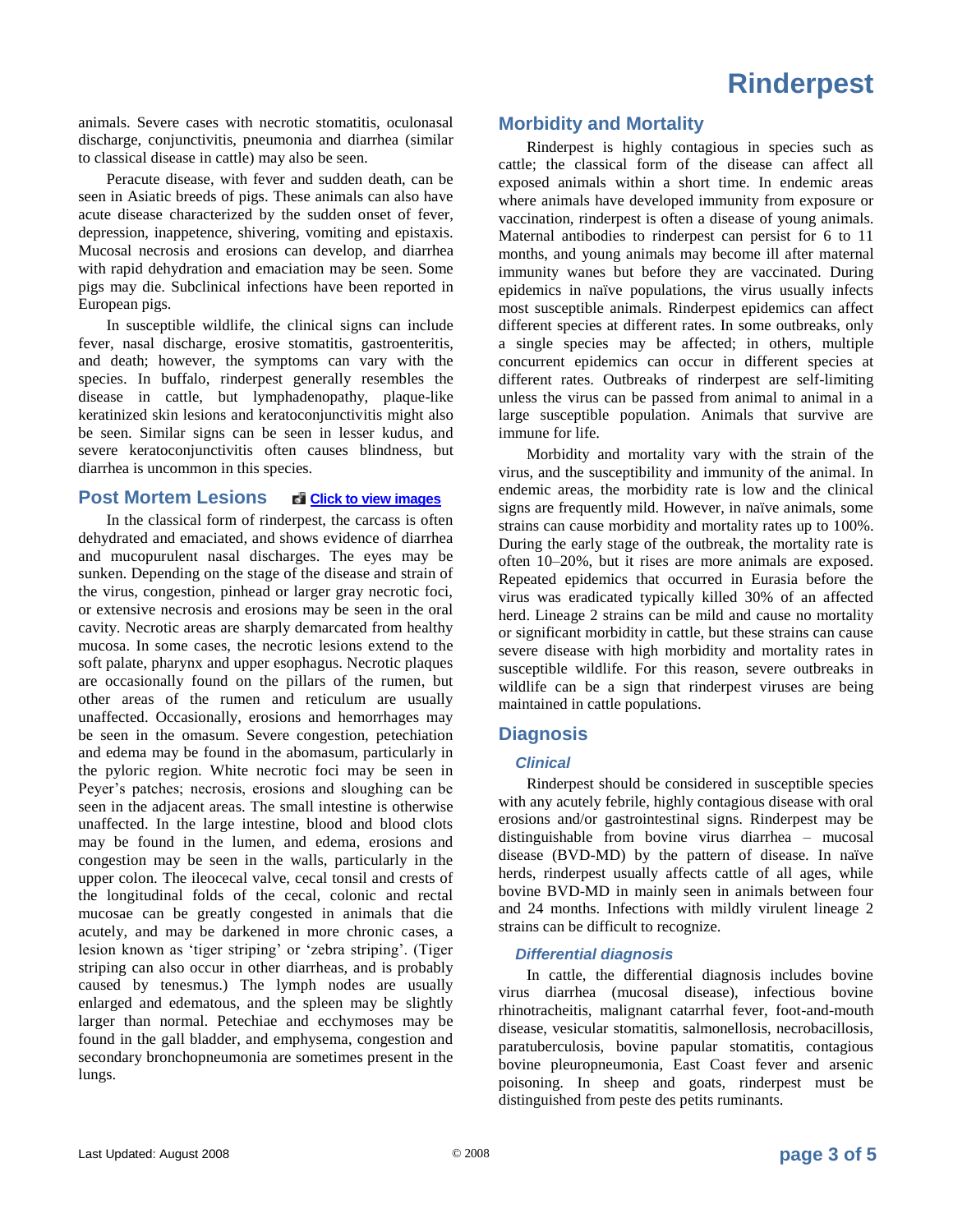# **Rinderpest**

#### *Laboratory tests*

Rinderpest can be diagnosed by a variety of tests; however, the Global Rinderpest eradication campaign requires that the virus also be isolated and identified during any outbreak. Rinderpest virus can be isolated in B95a, a marmoset lymphoblastoid cell line, or other cell lines.

Rinderpest can also be confirmed by demonstrating viral antigens or RNA in clinical samples. Rinderpest antigens can be detected with agar gel immunodiffusion (AGID) tests, counterimmunoelectrophoresis or the immunocapture enzyme-linked immunosorbent assay (ELISA). The AGID test can be useful under field conditions, but it does not differentiate between rinderpest and peste des petits ruminants. The immunocapture ELISA can be used for definitive diagnosis and the differentiation of rinderpest from peste des petits ruminants. A monoclonal antibody-based, latex particle agglutination test for field use has also been described. Antigens can be identified in tissues by immuno-peroxidase or immunofluorescence staining. Reverse-transcription polymerase chain reaction (RT-PCR) assays can be used to identify the virus, distinguish the three viral lineages, or differentiate rinderpest virus from peste des petits ruminants virus. A real-time RT-PCR assay has also been described.

Serological tests include the competitive ELISA and virus neutralization. These tests can be used for surveillance, but cannot distinguish infected from vaccinated animals. An indirect ELISA method has also been developed, and could be useful for rinderpest surveillance, particularly where lineage 2 viruses might be found.

#### *Samples to collect*

**Before collecting or sending any samples from animals with a suspected foreign animal disease, the proper authorities should be contacted. Samples should only be sent under secure conditions and to authorized laboratories to prevent the spread of the disease.**

Viremia can be seen a day or two before the fever begins, and can continue for 1 to 2 days after the fever begins to wane. Samples for virus isolation and antigen or RNA detection should ideally be collected when a high fever and oral lesions are present, but before the onset of diarrhea – the period when viral titers are highest. Blood (in heparin or EDTA) is the preferred sample for virus isolation in live animals. Whenever possible, samples should be submitted from more than one animal. Serum, swabs of lacrimal fluid, necrotic tissues from oral lesions, and aspiration biopsies of superficial lymph nodes should also be collected. At necropsy, samples should be taken from the spleen, lymph nodes (prescapular or mesenteric) and tonsil. The ideal post-mortem lesions come from an animal that has been euthanized during the febrile stage. A second choice would be a moribund animal that has been euthanized. Samples for RT-PCR can be taken from the lymph nodes, tonsils or blood (peripheral blood

lymphocytes). The spleen is less desirable due to its high blood content. An additional set of tissue samples should be collected for histopathology and immunohistochemistry. In addition to other tissues, it should include the base of the tongue, retropharyngeal lymph node and third eyelid. Samples for virus isolation should be kept cold on ice during transport, but should not be frozen.

The Global Rinderpest eradication campaign requires that samples from all outbreaks that could be consistent with rinderpest be submitted for laboratory examination, if the country is not accredited rinderpest infection free (based on surveillance).

# **Recommended actions if rinderpest is suspected**

#### *Notification of authorities*

State and federal veterinarians should be informed immediately of any suspected cases of rinderpest.

Federal: Area Veterinarians in Charge (AVIC): [www.aphis.usda.gov/animal\\_health/area\\_offices/](http://www.aphis.usda.gov/animal_health/area_offices/) State Veterinarians: [www.usaha.org/Portals/6/StateAnimalHealthOfficials.pdf](http://www.usaha.org/Portals/6/StateAnimalHealthOfficials.pdf)

#### **Control**

Rinderpest was controlled in the past by annual vaccination of all cattle and domesticated buffalo more than a year of age. Maternal antibodies to rinderpest can persist for 6 to 11 months. The Global Rinderpest Eradication Programme is believed to have eradicated or nearly eradicated this disease. As a result, vaccination has generally ended and been replaced by active and passive surveillance in domesticated animals and wildlife. Unvaccinated animals can serve as sentinels if outbreaks occur.

Rinderpest is usually introduced into an area by infected animals. Outbreaks can be controlled with quarantines and movement controls, euthanasia of infected and exposed animals, decontamination of infected premises, and intensive focal vaccination. Although it is not a desirable option, quarantine and ring vaccination without slaughter can also eradicate the disease. Vaccination for one strain is protective against all strains of the virus. Vaccinated animals should be marked.

Rinderpest virus is inactivated rapidly in the environment, and decontamination is not difficult. This virus can remain viable on unshaded pastures for six hours or shaded pastured for 18 to 48 hours. Bare enclosures usually lose their infectivity within 48 hours and contaminated buildings within 96 hours. Rinderpest virus can be killed by most common disinfectants including phenol, cresol, sodium hydroxide (2% for 24 hours) and lipid solvents. FAO recommends that the premises, equipment and clothing be cleaned, then decontaminated with oxidizing agents such as sodium or calcium hypochlorite, or alkalis such as sodium hydroxide or